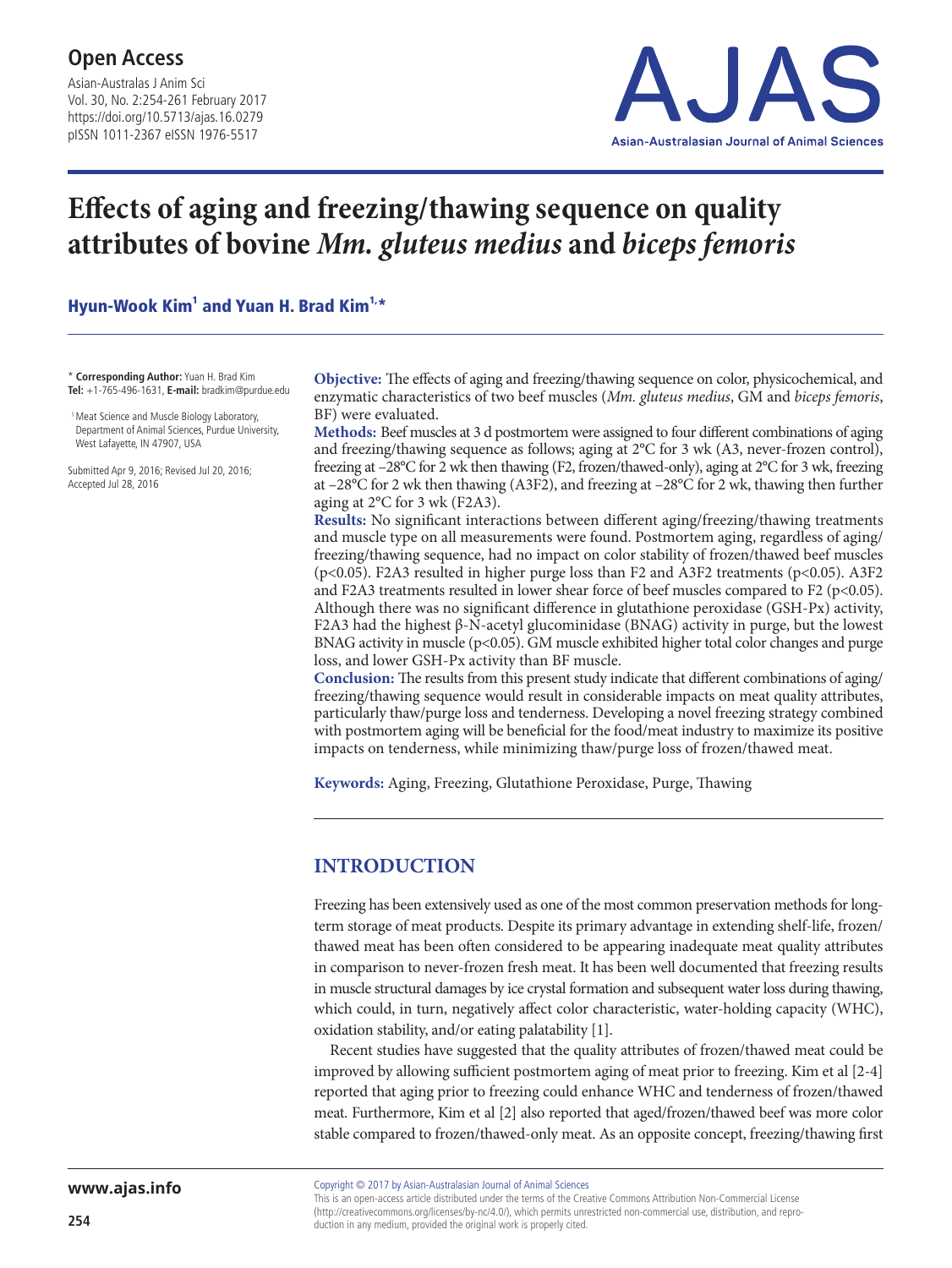then-aging has been suggested as an alternative way to improve WHC and tenderness of frozen/thawed meat [5,6].

Taken together, these previous observations could lead us postulate that not only each aging, freezing and/or thawing process itself has impacts on meat quality attributes, but also the sequence (or combination) of each process may result in different quality characteristics of frozen/thawed meat. In practice, retail cuts from sirloin subprimal (primarily consisted of *gluteus medius* (GM) and *biceps femoris* (BF) muscles) are typically used in the foodservice and food retail industries. While inadequate tenderness has been frequently identified as a quality issue of the sirloin cut [7], combination of aging/freezing has been suggested as a possible method to improve tenderness of the sirloin cut [8]. However, there has been no available literature on the effects of different combinations of aging/freezing/thawing sequence on meat quality attributes of frozen/thawed sirloin cut.

Therefore, the objective of this study was to evaluate the effects of different aging and freezing/thawing combination sequences on color, WHC and tenderness of two beef muscles (GM and BF) in the sirloin subprimal. In addition, intracellular enzyme activities in purge and beef muscles were determined to evaluate the degree of intracellular damages induced by different combination with aging/freezing/thawing.

### **MATERIALS AND METHODS**

#### **Raw materials and sampling**

Two bovine muscles (*M. gluteus medius*, GM and *biceps femoris*, BF) were removed from one side of three steer carcasses (A maturity; United States Department of Agriculture (USDA) Choice quality grade) at 3 d postmortem. Each muscle was cut into four sections (approximately 3 cm thickness) and vacuumpackaged individually. The vacuum-packaged samples were randomly assigned to four different combinations of aging/freezing/thawing treatments as follows; aging at 2°C for 3 wk (A3, never-frozen control), freezing at –28°C for 2 wk then thawing (F2, frozen/thawed-only), aging at 2°C for 3 wk, freezing at –28°C for 2 wk then thawing (A3F2), and freezing at –28°C for 2 wk, then thaw/aging at 2°C for 3 wk (F2A3). All frozen beef samples (F2, A3F2, and F2A3) were thawed in a cold room at 2°C for 24 h. After each assigned aging/freezing/thawing period, purge was collected immediately after opening the vacuum packages to measure enzymatic analyses. The weight of each sample was recorded after blotting with paper towel to calculate the amount of purge/thaw loss. Each section was cut into two steaks (approximately 1.5 cm thickness). To determine color characteristics (initial surface color, bloom development, and color stability), one steak was placed on Styrofoam tray, over-wrapped with a commercial oxygen-permeable PVC film, and displayed for 7 d under continuous fluorescent natural white light (3,500 K) in a 2°C cooler. The other steak was used for

physicochemical and enzymatic analyses.

#### **Color measurement**

Color measurement was performed using a Hunter MiniScan EZ colorimeter (Hunter, Reston, VA, USA) equipped with a 25 mm (diameter) measuring. The setting for the illuminant was D65 source, and the observer was standard 10°. Calibration of the instrument was conducted according to manufacturer's standard manual. To determine bloom development, surface color of newly cut steak was measured at 0, 30, and 60 min after PVC-overwrap packaging for display. Color stability was determined daily for 7 d of the simulated retail display. Commission Internationale de l'Eclairage (CIE) L\* (lightness), a\* (redness), and b\* (yellowness) values were taken from three random locations of muscle surface. Hue angle, chroma, and total color change (ΔE) were calculated using the following expression [9,10].

Hue angle =  $\tan^{-1}(b^*/a^*)$ 

Chroma =  $[(a^{*^2}+b^{*^2})^{1/2}]$ 

#### $\Delta E = \sqrt{(\mathcal{L}_{0\text{ min}}^* - \mathcal{L}_{30\text{ or }60\text{ min}}^*)^2 + (\mathcal{A}_{0\text{ min}}^* - \mathcal{A}_{30\text{ or }60\text{ min}}^*)^2 + (\mathcal{b}_{0\text{ min}}^* - \mathcal{b}_{30\text{ or }60\text{ min}}^*)^2}$

#### **pH measurement**

The pH of beef muscles was measured in triplicate using an inserting type pH meter (HI 99163, Hanna Instruments Inc., Woonsocket, RI, USA).

#### **Water-holding capacity**

initial weight before vacuum-packaging and weight after aging and/or freezing/thawing process. Drip loss was determined mine cooking loss, beef steaks were cooked on an electric griddle (surface temperature of 135°C) until the targeted core tempertemperature logger (OctTemp2000, MadgeTech, Inc., Warner, NH, USA) with a thermocouple (T-type, Omega Engineering, ing the weight differences before and after cooking as follows; cooking loss (%) = ([weight of raw sample {g} – weight of cooked  $1 \quad \text{C3}$  sample  $\frac{1}{2}$  sample  $\frac{1}{2}$  ray sample  $\frac{1}{2}$ Purge/thaw loss was estimated by calculating differences between according to the procedure described by Honikel [11]. To deterature reached 71°C, which was monitored by using a digital Stamford, CT, USA). Cooking loss was determined by calculatsample {g}]/weight of raw sample [g])×100.

#### **Warner-Bratzler shear force**

cores (1.27 cm diam.) per replicate by using a Warner-Bratzler shear attachment on a texture analyzer (TA-XT Plus, Stable Micro from the shear force values to obtain the maximum force (kg) required to shear through each sample. Shear force values of the cooked sample were determined in six System Ltd., Surrey, UK). Data were collected and analyzed

# **Intracellular enzyme activity**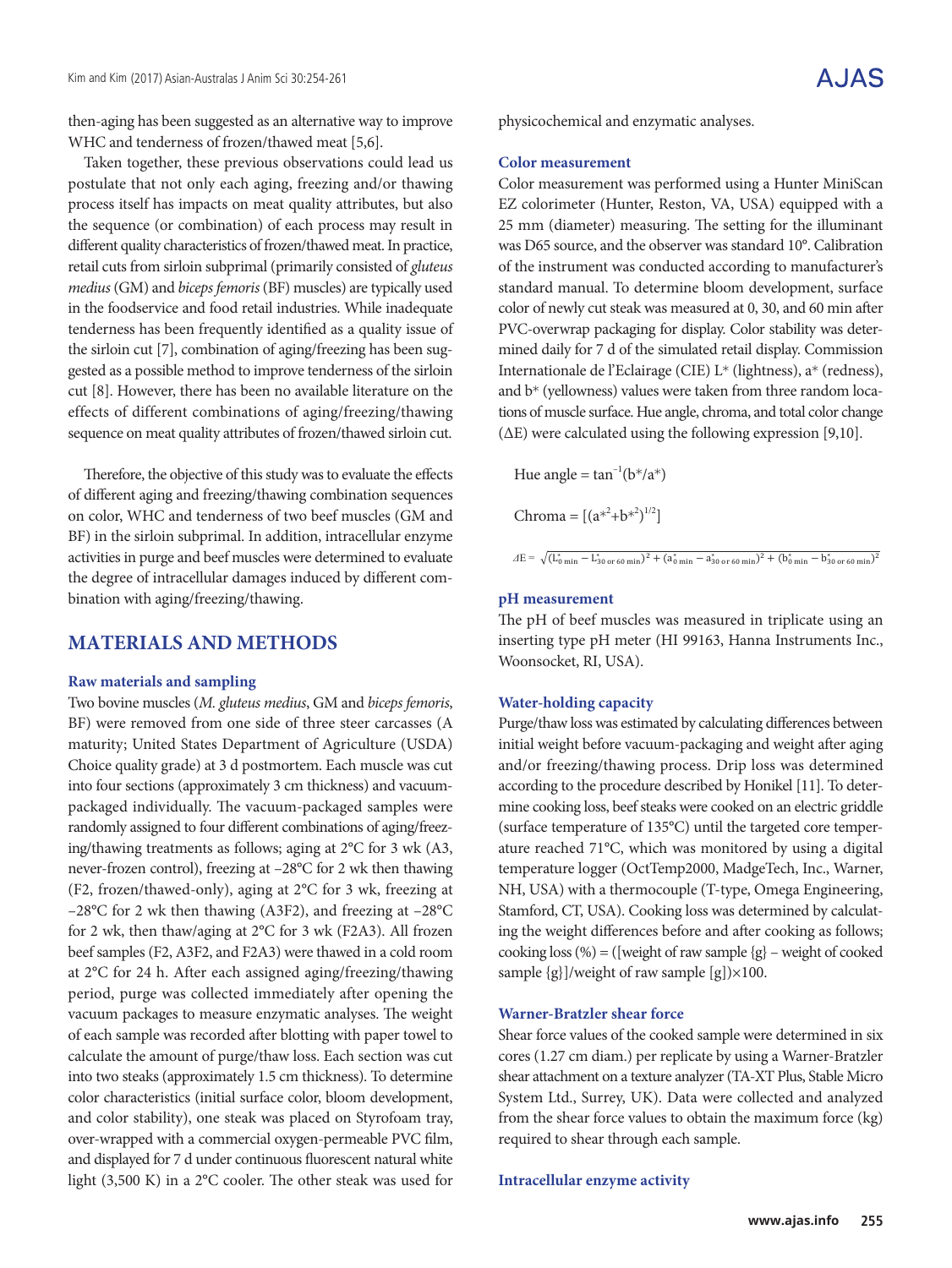# **AJAS**

Muscle extracts were prepared with the method of Renerre et al [12] described by Kang et al [13]. Briefly, beef muscle (5 g) was homogenized with 50 mM phosphate buffer (pH 7.0) for glutathione peroxidase (GSH-Px) activity assay or 0.1 M sodium citrate buffer (pH 4.5) for β-N-acetyl-glucosaminidase (BNAG) activity assay. The mixture was centrifuged at 1,000×*g* for 15 min (2°C) and filtered through Whatman paper (No. 1). In terms of enzymatic analyses for purge collected, each purge was diluted with 10 volume (v/v) of each buffer used in the assay. GSH-Px and BNAG activity were measured in accordance with the method of Flohé and Günzler [14] and Benjakul and Bauer [15] described by Kang et al [13]. The results of enzyme activity were expressed as unit/g muscle and unit/mL purge, respectively.

#### **Statistical analysis**

The experimental design of this study was spilt-plot design, where the whole plot was used to investigate the muscle type effect (GM and BF), and the sub-plot was for each aging and freezing/thawing treatment with random assignment (A3, F2, A3F2, and F2A3). All data were analyzed using the PROC MIXED procedure of SAS. The model included the fixed effects of muscle type, aging and freezing/thawing treatment, and their interaction, and random effects were animal and animal×aging and freezing/thawing treatment. Regarding bloom development and color stability, bloom time and display time were included as a fixed effect, respectively. Least squares means for all traits were separated (F test,  $p<0.05$ ) by using least significant differences generated by a probability differences (PDIFF) option.

## **RESULTS AND DISCUSSION**

#### **Color characteristics**

Initial surface color (Table 1), bloom development (Figure 1), and color stability (Figure 2) were evaluated to determine the effects of aging and freezing/thawing sequence on color characteristics of frozen/thawed beef muscles (GM and BF).

As seen in Table 1, there was no interaction between aging/ freezing/thawing treatment and muscle type on initial surface color (p>0.05). Although freezing/thawing (F2, A3F2, and F2A3) resulted in numerically lower CIE L\* (lightness), a\* (redness), and b\* (yellowness) values of beef muscles compared to the neverfrozen control beef samples (A3), no significant differences between the frozen/thawed samples were found. Further, the initial surface color was not affected by muscle types (p>0.05).

In terms of bloom development, no significant interaction between aging/freezing/thawing treatment and muscle type on all color parameters were found. The extent of changes in color parameters during blooming were not affected by the aging/ freezing/thawing treatment (Figure 1A-E). Regarding muscle type, GM muscle exhibited slightly higher ΔE (total color change) than BF muscle during blooming (p<0.05). Color parameters, such as redness, yellowness, chroma (indication of saturation) **Table 1.** Initial surface color of beef muscles in different aging and freezing/thawing sequences

| <b>Traits</b>                  | CIE L*<br>(lightness) | CIE a*<br>(redness) | $CIE b*$<br>(yellowness) |  |
|--------------------------------|-----------------------|---------------------|--------------------------|--|
| Treatments <sup>1)</sup> (T)   |                       |                     |                          |  |
| A3                             | 40.17                 | 14.56               | 12.15                    |  |
| F <sub>2</sub>                 | 36.82                 | 13.40               | 10.23                    |  |
| A3F2                           | 38.02                 | 14.23               | 11.57                    |  |
| F <sub>2</sub> A <sub>3</sub>  | 39.00                 | 13.19               | 11.13                    |  |
| SED                            | 0.983                 | 0.486               | 0.561                    |  |
| Muscle types <sup>2)</sup> (M) |                       |                     |                          |  |
| GM                             | 38.60                 | 13.52               | 11.30                    |  |
| ВF                             | 38.41                 | 14.17               | 11.24                    |  |
| SED                            | 0.695                 | 0.360               | 0.472                    |  |
| Significance of p value        |                       |                     |                          |  |
| Т                              | 0.1411                | 0.1560              | 0.4190                   |  |
| M                              | 0.8439                | 0.1795              | 0.8909                   |  |
| $T \times M$                   | 0.7807                | 0.6591              | 0.7739                   |  |

CIE, Commission Internationale de l'Eclairage; SED, standard error of the difference. 1) Treatments: A3 (never-frozen control), aging at 2°C for 3 wk; F2 (frozen/thawed-only), freezing at –28°C for 2 wk and thawing; A3F2, aging at 2°C for 3 wk, freezing at –28°C for 2 wk, and thawing; F2A3, freezing at –28°C for 2 wk, then thaw/aging at 2°C for 3 wk.

 $^{2)}$  Muscle type: GM, M. gluteus medius; BF, M. biceps femoris.

and  $\Delta E$  rapidly increased during the blooming time (p<0.05), whereas there were no significant changes in lightness (p>0.05).

A decrease in color stability of two beef muscles during simulated retail display was observed, as expected. The surface redness of beef muscles decreased gradually during display (p<0.05; Figure 2A). In particular, a distinct reduction in redness of beef muscles from freezing/thawing treatments (F2, A3F2, and F2A3) compared to never frozen control (A3) was observed after 2 d of display (p<0.05). Following the similar trend of redness, hue angle values (indication of discoloration) of all treatments increased dramatically after 4 d of display (p<0.05; Figure 2B). Although there was no significant difference in hue angle values between all freezing/thawing treatments, beef muscles assigned to A3 showed the least hue angle values followed by F2A3, A3F2, and F2 at the end of display. It has been well established that freezing/thawing results in adverse impacts on color stability, which is likely due to myoglobin denaturation, loss of metmyoglobin reducing activity, and/or the presence of other prooxidant factors, mainly lipid oxidation [1]. However, it is of our interest to note that the beef muscles assigned to F2 (frozen/thawed-only; no aging) showed the numerically highest hue angle values compared to other frozen/thawed treatments. This observation could indicate that postmortem aging might have a positive impact on color attributes of frozen/thawed meat. In fact, Kim et al [2] reported that remaining activity of mitochondrial respiratory enzymes during frozen storage could be related limited myoglobin oxygenation and subsequent formation of metmyoglobin (oxidized form of myoglobin) of frozen/thawed meat. Thus, they further suggested that improved color stability of aged/frozen/thawed meat compared to frozen/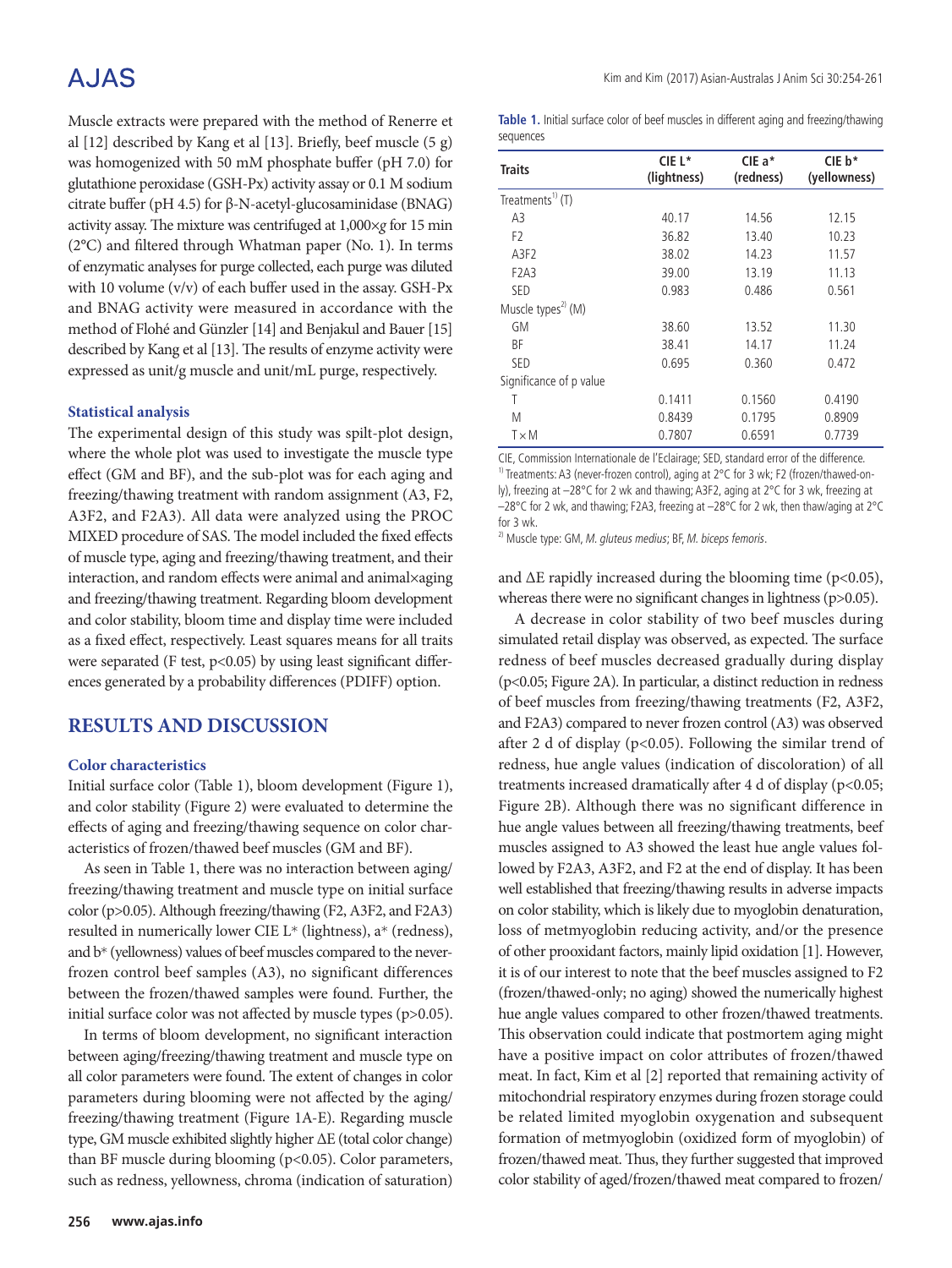



Figure 1. Bloom development of two beef muscles in different aging and freezing/thawing sequence. (A) CIE L<sup>\*</sup> (lightness), (B) CIE a<sup>\*</sup> (redness), (C) CIE b<sup>\*</sup> (yellowness), (D) Chroma, and (E) Total color change (ΔE). 1) Treatments: A3 (never-frozen control), aging at 2°C for 3 wk; F2 (frozen/thawed-only), freezing at –28°C for 2 wk and thawing; A3F2, aging at 2°C for 3 wk, freezing at –28°C for 2 wk, and thawing; F2A3, freezing at –28°C for 2 wk, then thaw/aging at 2°C for 3 wk. <sup>2)</sup> Muscle type: GM, *M. gluteus medius* and BF, M. biceps femoris. <sup>3)</sup> Blooming time: color measurement time after freshly cutting. <sup>a,b</sup> Different letters between muscle types are significantly different (p<0.05). <sup>x2</sup> Different letters between blooming times are significantly different (p<0.05).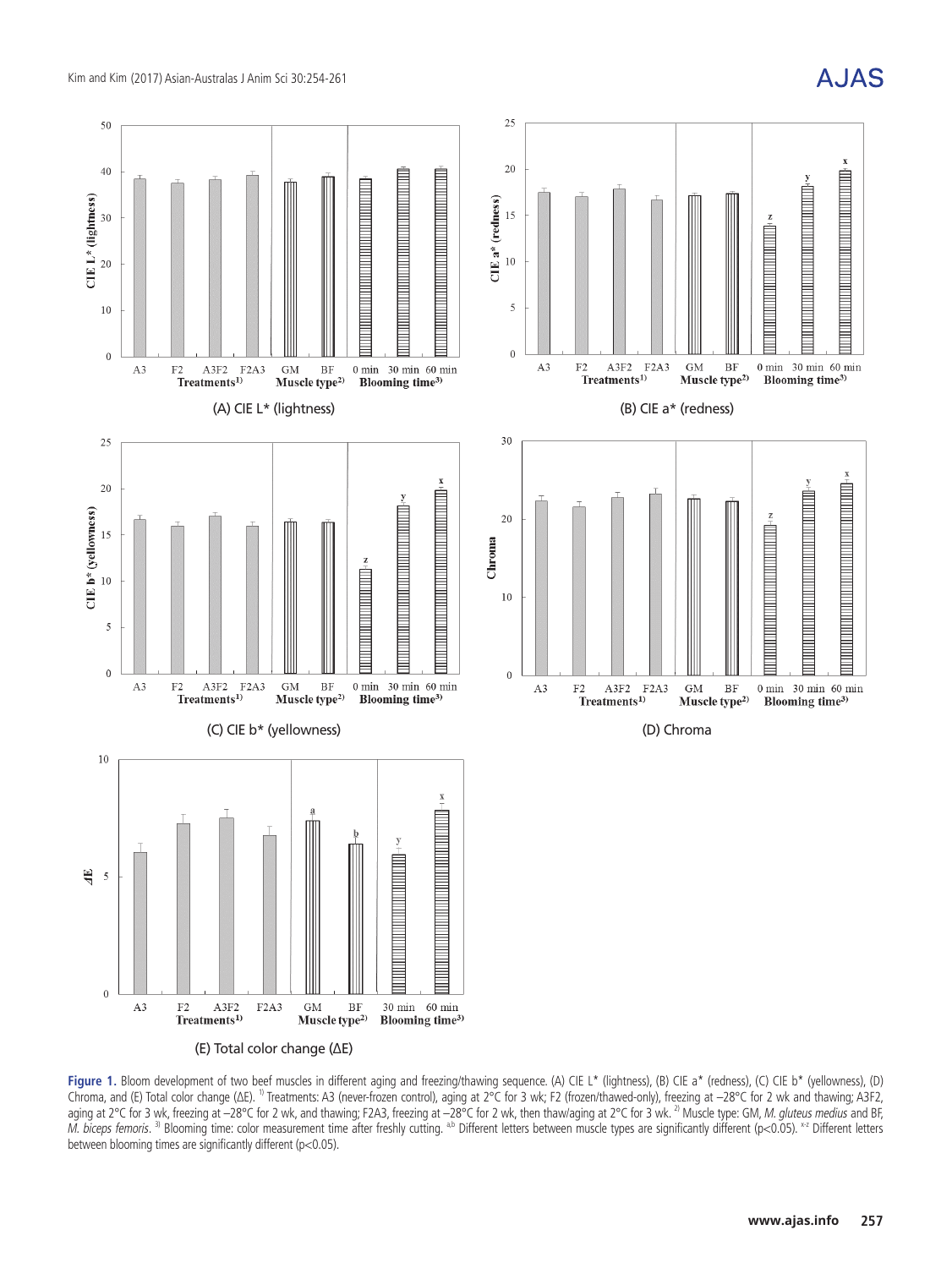

Figure 2. Color stability of two beef muscles in different aging and freezing/thawing sequence. (A) CIE a\* (redness), (B) Hue angle (discoloration). A3 (never-frozen control), aging at 2°C for 3 wk; F2 (frozen/thawed-only), freezing at –28°C for 2 wk and thawing; A3F2, aging at 2°C for 3 wk, freezing at –28°C for 2 wk, and thawing; F2A3, freezing at –28°C for 2 wk, then thaw/aging at 2°C for 3 wk.

thawed only meat might be attributed to the decrease in mitochondrial respiratory enzyme activities through a sufficient aging prior to freezing [2]. A further study to confirm this postulation would be warranted.

#### **pH value**

The pH of beef muscles was affected by different combination of aging/freezing/thawing ( $p = 0.0049$ ) and muscle type ( $p =$ 0.0028), but no interaction between those main effects was found. The pH of beef GM and BF muscles was 5.70 and 5.75 (p<0.05), respectively. A3 resulted in a significantly higher pH value compared to other aging/freezing/thawing treatments (F2, A3F2,

and F2A3). Leygonie et al [1] suggested that a decrease in pH of frozen/thawed meat could be related to the release of hydrogen ion from denatured proteins and/or an increase in hydrogen ions concentration due to water loss. Our finding indicates that freezing/thawing could slightly decrease the pH of beef muscles, regardless of aging/freezing/thawing sequence.

#### **Water-holding capacity**

There were no interactions between aging/freezing/thawing treatment and muscle type on WHC of beef muscles (p>0.05). The different combinations of aging/freezing/thawing significantly affected purge loss (p<0.0001), drip loss (p = 0.0022), and cooking loss ( $p = 0.0083$ ). Regarding muscle effect, GM muscle exhibited higher purge loss than BE muscle (p<0.05), but no significant differences in drip loss and cooking loss between two muscles were found.

Beef samples assigned to freezing/thawing treatments (F2, A3F2, and F2A3) had a significantly higher purge loss than never frozen control (A3), which was likely associated with the inclusion of additional thaw loss. However, among frozen/thawed beef samples, it is of interest to note that greater purge loss was observed in F2A3 (9.77%) compared to F2 (5.74%) and A3F2  $(4.96\%)$  (p<0.05). This observation clearly indicates the impacts of different sequence of aging/freezing/thawing on purge loss of frozen/thawed beef samples. The aged first then-frozen/thawed beef samples (A3F2) had the numerically lowest purge loss among other frozen/thawed beef samples. Previous studies have suggested that aging prior to freezing could improve WHC of frozen/thawed meat, particularly thaw loss [2,3,16,17]. Farouk et al [16] explained this phenomenon as "sponge effect" that aging prior to freezing decreased purge/thaw loss of meat samples through the structural disintegration by proteolysis and subsequent disruption of drip channel, which, in turn, entraps the free water in muscle tissue. However, in this current study, when beef samples were frozen first then-thaw/aged (F2A3), it actually resulted in severe water loss compared to beef samples assigned to F2 (frozen/thawed only) and A3F2. Given that freezing/thawing process causes the cryogenic damage to muscle structure (particularly space between myofibrils and sarcolemma), it could be postulated that proteolysis after freezing/thawing might result in enlarging more drip channels between myofibrils, and consequently inducing more exudates/purge loss from muscle compared to aged and frozen/thawed meat (A3F2).

Conversely, when it comes to drip loss, F2A3 exhibited the lowest drip loss among all treatments (p<0.05). This observation could be explained in that the considerable amount of free water had been already released from meat as purge, and thus there might be relatively less free water remaining in the muscle structure when drip loss was measured. A higher cooking loss of A3F2 (36.5%) and F2A3 (33.5%) was found when compared to that of A3 (31.0%) and F2 (29.1%) (p<0.05).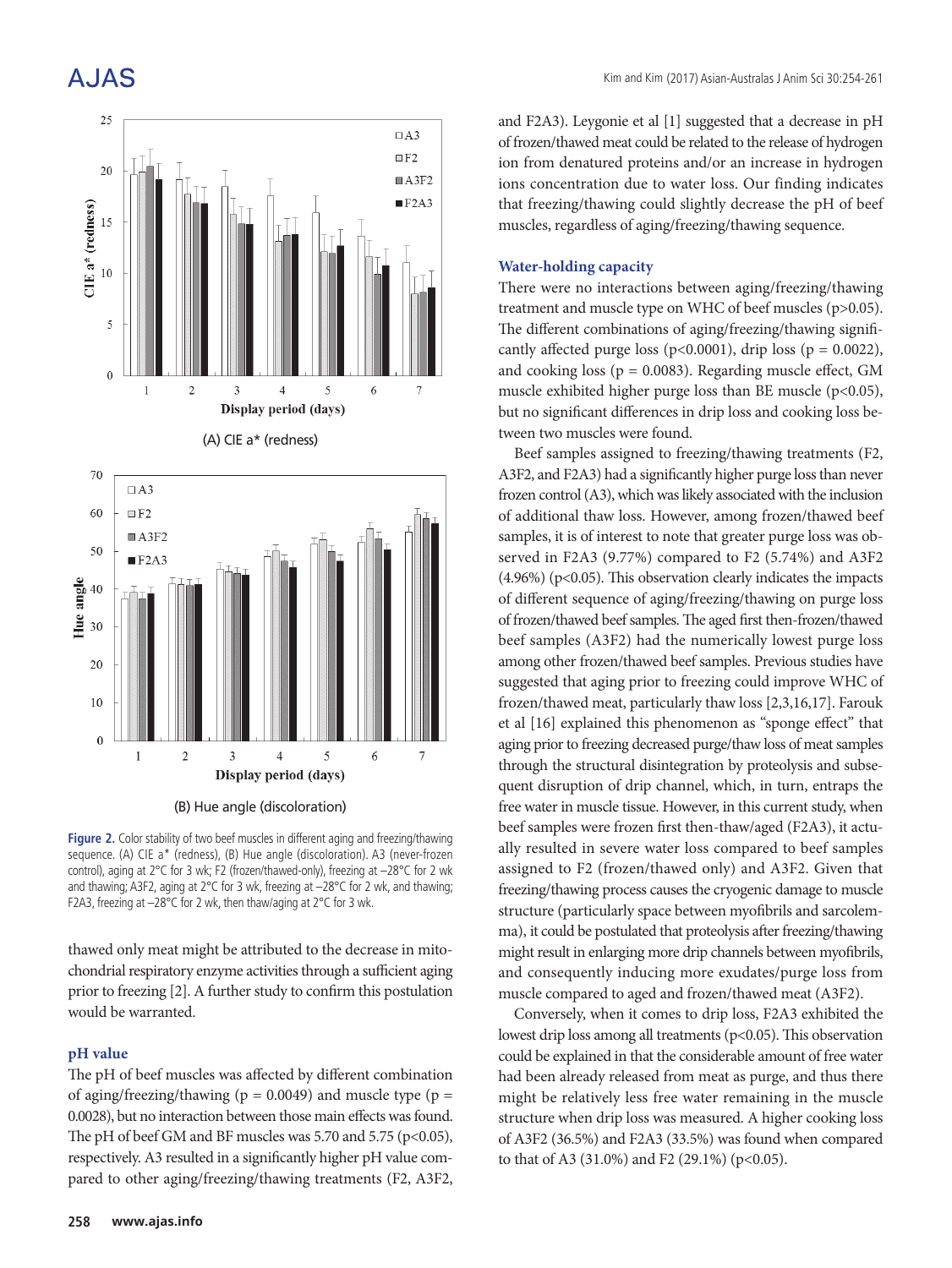# A.JAS

#### **Tenderness (Warner-Bratzler shear force)**

A significant aging/freezing/thawing effect on shear force values of GM muscle was found ( $p = 0.0297$ ; Table 2). The beef samples assigned to F2 showed the highest shear force values followed by A3F2, F2A3, and A3, which was likely due to aging effect. In addition, although there was no significant difference, freezing/ thawing and further aging (F2A3) resulted in a lower shear force than aging prior to freezing/thawing (A3F2). In previous studies, aged and frozen/thawed meat exhibited intermediate shear force value between aged-only and frozen/thawed meats [2,4]. Furthermore, the lower shear force of F2A3 compared to A3F2 indicates that greater disruption of muscle structure occurred in F2A3. According to Crouse and Koohmaraie [5], freezing before aging could improve the efficacy of proteolysis during postmortem aging due to loss of protease inhibitors, which, in turn, contributed to reduced shear force.

#### **Intracellular enzyme activity**

Enzymatic differentiation for fresh and frozen/thawed meat has been proposed as one of appropriate and accurate analytical methods, which is fundamentally based on the release of cellular enzymes from mitochondria and lysosomes in muscle cell to extracellular or extramuscular matrix [18,19]. In this study,

**Table 2.** Physicochemical properties of two beef muscles in different aging and freezing/thawing sequences

|                                |                   | Water-holding capacity (%) | <b>Shear</b>      |                 |                            |  |
|--------------------------------|-------------------|----------------------------|-------------------|-----------------|----------------------------|--|
| <b>Treatments</b>              | рH                | Purge<br>loss <sup>1</sup> | Drip<br>loss      | Cooking<br>loss | force <sup>2</sup><br>(kq) |  |
| Treatments <sup>3)</sup> $(T)$ |                   |                            |                   |                 |                            |  |
| A3                             | 5.77 <sup>a</sup> | 3.11 <sup>c</sup>          | 3.06 <sup>a</sup> | $31.0^{bc}$     | $2.71^{b}$                 |  |
| F <sub>2</sub>                 | $5.69^{b}$        | $5.74^{b}$                 | 3.37 <sup>a</sup> | $29.1^c$        | 4.27 <sup>a</sup>          |  |
| A3F2                           | 5.72 <sup>b</sup> | $4.96^{b}$                 | $3.30^{a}$        | $36.5^{\circ}$  | $3.79^{ab}$                |  |
| F <sub>2</sub> A <sub>3</sub>  | 5.71 <sup>b</sup> | $9.77$ <sup>a</sup>        | $1.43^{b}$        | $33.5^{ab}$     | $2.86^{b}$                 |  |
| <b>SED</b>                     | 0.015             | 0.413                      | 0.332             | 1.370           | 0.525                      |  |
| Muscle types <sup>4)</sup> (M) |                   |                            |                   |                 |                            |  |
| <b>GM</b>                      | $5.70^{y}$        | $6.97^{x}$                 | 2.59              | 32.98           |                            |  |
| ВF                             | $5.75^{x}$        | $4.83^y$                   | 2.98              | 32.05           |                            |  |
| <b>SED</b>                     | 0.010             | 0.292                      | 0.235             | 0.968           |                            |  |
| Significance of p value        |                   |                            |                   |                 |                            |  |
| Τ                              | 0.0049            | < 0.0001                   | 0.0022            | 0.0083          | 0.0297                     |  |
| M                              | 0.0028            | < 0.0001                   | 0.2610            | 0.5091          |                            |  |
| $T \times M$                   | 0.1943            | 0.2517                     | 0.9938            | 0.8765          |                            |  |

SED, standard error of the difference.

<sup>1)</sup> Purge loss including thaw drip for freezing treatments (F2, A3F2, and F2A3).

2) Shear force data was obtained from only GM muscle due to the limited sample size of BF muscle.

<sup>3)</sup> Treatments: A3 (never-frozen control), aging at 2°C for 3 wk; F2 (frozen/thawed-only), freezing at –28°C for 2 wk and thawing; A3F2, aging at 2°C for 3 wk, freezing at –28°C for 2 wk, and thawing; F2A3, freezing at –28°C for 2 wk, then thaw/aging at 2°C

for 3 wk.  $4)$  Muscle type: GM, M. gluteus medius and BF, M. biceps femoris.

a-c Means within a column with different letters among treatments are significantly different ( $p < 0.05$ ).

<sup>x,y</sup> Means within a column with different letters between muscle types are significantly different ( $p < 0.05$ ).

the enzyme activity of GSH-Px and BNAG in both purge and muscle tissue was evaluated to indirectly determine the degree of intracellular damage, based on the enzyme migration from intracellular space to external space of muscle. No interactions between aging and freezing treatment and muscle types on the enzyme activity in both purge and muscle were found (p>0.05; Table 3).

#### **Glutathione peroxidase GSH-Px**

Only muscle type affected GSH-Px activity in both purge and muscle ( $p = 0.0126$  and  $p = 0.0158$ , respectively). BF muscle (0.933 unit/g meat) had a higher GSH-Px activity than GM muscle (0.693 unit/g meat) ( $p$ <0.05), in addition, similar trend was also found in purge (p<0.05). According to Renerre et al [12], high activity of antioxidant enzyme including GSH-Px was observed for beef muscles exposed to oxidative stress (e.g. *psoas major* and *disphragma*). They suggested that antioxidant enzyme activity of oxidative muscle increased as a result of the response to oxidative stress. BF muscle had higher proportion of type I myofiber (red and oxidative) than beef GM muscle [20], which could be related to the elevated GSH-Px activity. Although there was no statistical difference, aged-only treatment (A3) had a numerically lower GSH-Px activity than all freezing/ thawing treatments.

|  |                            |  |  |  |  | Table 3. Glutathione peroxidase (GSH-Px) and $\beta$ -N-acetyl glucoaminidase (BNAG) |  |
|--|----------------------------|--|--|--|--|--------------------------------------------------------------------------------------|--|
|  |                            |  |  |  |  | activity in purge and muscle tissue of two beef muscles in different aging and       |  |
|  | freezing/thawing sequences |  |  |  |  |                                                                                      |  |

| <b>Treatments</b>              | <b>GSH-Px activity</b><br>(Unit/g muscle or ml purge) |                      | <b>BNAG activity</b><br>(Unit/g muscle or ml purge) |                      |  |  |  |  |
|--------------------------------|-------------------------------------------------------|----------------------|-----------------------------------------------------|----------------------|--|--|--|--|
|                                | Muscle                                                | Purge                | Muscle                                              | Purge                |  |  |  |  |
| Treatments <sup>1)</sup> (T)   |                                                       |                      |                                                     |                      |  |  |  |  |
| A <sub>3</sub>                 | 0.727                                                 | 0.022                | $13.69^{\circ}$                                     | 0.117c               |  |  |  |  |
| F <sub>2</sub>                 | 0.847                                                 | 0.023                | $10.93^{b}$                                         | $0.125^{bc}$         |  |  |  |  |
| A3F2                           | 0.798                                                 | 0.022                | $10.55^{b}$                                         | $0.152^{ab}$         |  |  |  |  |
| F <sub>2</sub> A <sub>3</sub>  | 0.880                                                 | 0.013                | $8.65^\circ$                                        | $0.172$ <sup>a</sup> |  |  |  |  |
| <b>SED</b>                     | 0.118                                                 | 0.005                | 0.535                                               | 0.010                |  |  |  |  |
| Muscle types <sup>2)</sup> (M) |                                                       |                      |                                                     |                      |  |  |  |  |
| GM                             | $0.693$ <sup>y</sup>                                  | $0.017$ <sup>y</sup> | $9.76^y$                                            | 0.133                |  |  |  |  |
| ВF                             | $0.933^{x}$                                           | $0.023^{x}$          | $12.15^{x}$                                         | 0.149                |  |  |  |  |
| <b>SED</b>                     | 0.239                                                 | 0.001                | 0.007                                               | 0.007                |  |  |  |  |
| Significance of p value        |                                                       |                      |                                                     |                      |  |  |  |  |
| Τ                              | 0.6056                                                | 0.2464               | 0.0012                                              | 0.0071               |  |  |  |  |
| М                              | 0.0126                                                | 0.0158               | 0.0016                                              | 0.1501               |  |  |  |  |
| T×M                            | 0.7361                                                | 0.1040               | 0.4580                                              | 0.7470               |  |  |  |  |

SED, standard error of the difference.

<sup>1)</sup> Treatments: A3 (never-frozen control), aging at 2°C for 3 wk; F2 (frozen/thawed-only), freezing at –28°C for 2 wk and thawing; A3F2, aging at 2°C for 3 wk, freezing at –28°C for 2 wk, and thawing; F2A3, freezing at –28°C for 2 wk, then thaw/aging at 2°C

for 3 wk.

 $^{2)}$  Muscle type: GM, M. gluteus medius and BF, M. biceps femoris.

a-c Means within a column with different letters among treatments are significantly different ( $p < 0.05$ ).

<sup>x,y</sup> Means within a column with different letters between muscle types are significantly different ( $p < 0.05$ ).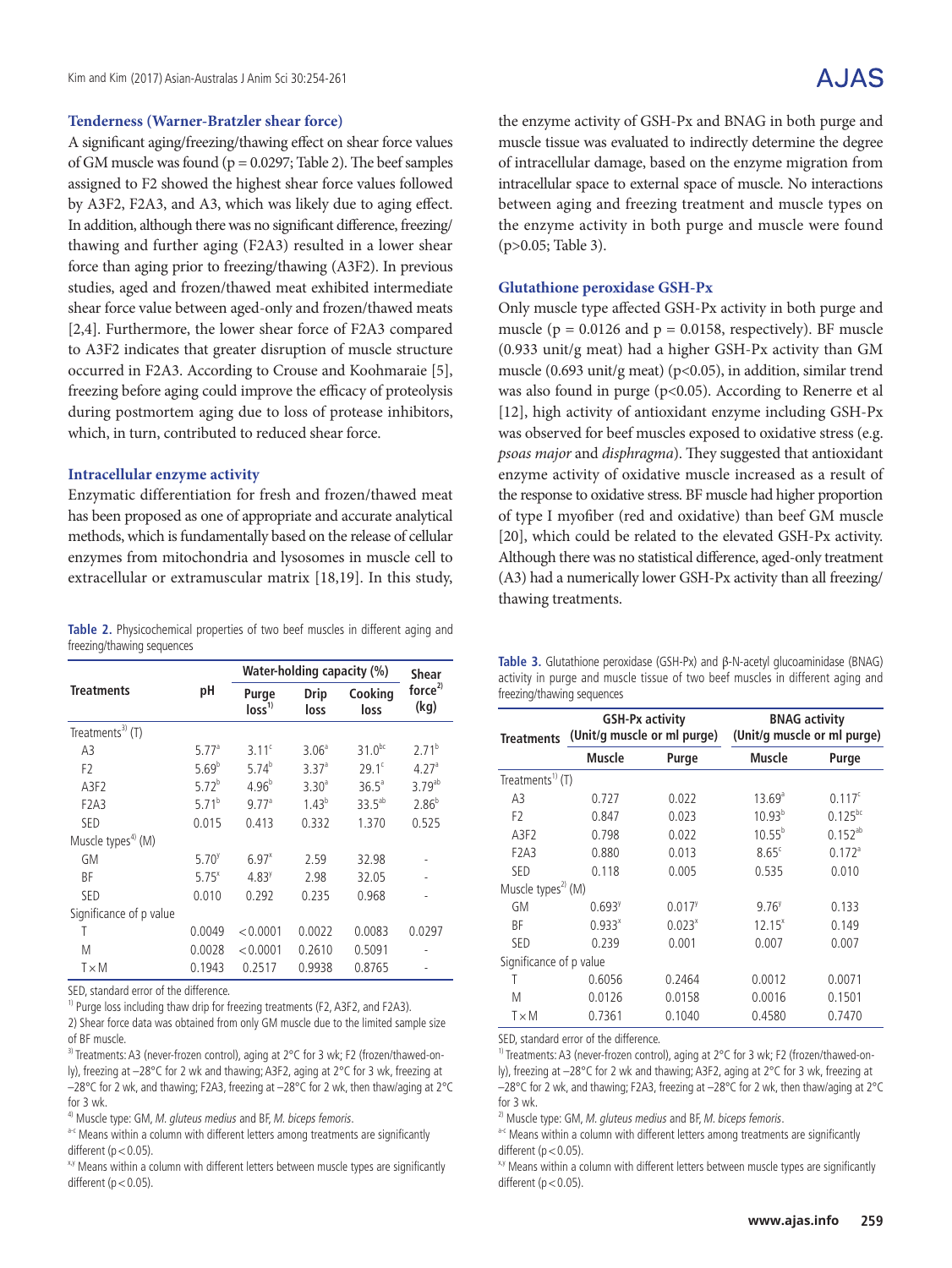# A.JAS

#### **β-N-acetyl glucominidase**

The activity of BNAG in muscle tissue affected by aging and freezing/thawing treatment ( $p = 0.0012$ ) and muscle type ( $p =$ 0.0016). Aged-only treatment had a higher BNAG activity in muscle than all freezing/thawing treatments (F2, A3F2, and F2A3) in the following order; A3 (13.69 unit/g)>F2 (10.93 unit/  $g$ ) = A3F2 (10.55 unit/g)>F2A3 (8.65 unit/g). In purge, however, completely opposite result was found as follows; F2A3 (0.172 unit/mL)≥A3F2 (0.152 unit/mL)≥F2 (0.125 unit/mL)≥A3 (0.117 unit/mL). Regarding muscle type, BF muscle had a higher BNAG activity than GM muscle (p>0.05). In previous studies, the activity of BNAG between fresh and frozen/thawed meat was inconsistent, which was likely due to methodological difference in preparation for meat exudates [13,19,21]. In this current study, contrasting change of BNAG activity between purge and muscle could signify the migration of BNAG from intracellular space to extra matrix of muscle. This suggestion might indicate the considerable disruption of muscle structure in F2A3, which could be responsible for the high purge loss and low shear force as discussed previously.

### **CONCLUSION**

In this current study, the different combinations of aging and freezing/thawing had little influence on color characteristics of frozen/thawed beef muscles. In terms of WHC and tenderness, however, freezing/thawing and further aging resulted in high purge/thaw loss and low shear force compared to aging prior to freezing/thawing combination. These results indicate considerable structural changes in frozen/thawed and further aged meat. This observation was supported by the opposite changes of intracellular enzyme activity between purge and muscle. Therefore, the results from this present study indicate that aging and freezing/thawing sequence considerably influences WHC, particularly on thaw/purge loss. In addition, the WHC and color stability of two beef muscles contained in beef sirloin are similarly affected by aging and freezing/thawing process. To precisely investigate structural change in frozen/thawed and further aged meat, further researches determining various freezing and thawing conditions (rate, temperature, and period) and those impacts on quality attributes of frozen/thawed meat would be warranted. Furthermore, developing a novel freezing strategy combined with postmortem aging will be beneficial for the food/meat industry to maximize its positive impacts on tenderness, while minimizing thaw/purge loss of meat.

## **CONFLICT OF INTEREST**

We certify that there is no conflict of interest with any financial organization regarding the material discussed in the manuscript.

### **ACKNOWLEDGMENTS**

Thanks are given to Mr. Brandon Meyers for him help in the preparation and analysis of samples. This work was supported by the USDA National Institute of Food and Agriculture, Hacth-Multistate project 1006773.

### **REFERENCES**

- 1.Leygonie C, Britz TJ, Hoffman LC. Impact of freezing and thawing on the quality of meat: Review. Meat Sci 2012;91:93-8.
- 2.Kim, YHB, Frandsen M, Rosenvold K. Effect of ageing prior to freezing on colour stability of ovine longissimus muscle. Meat Sci 2011a;88:332-7.
- 3.Kim HW, Lee ES, Choi YS, et al. Effects of aging period prior to freezing on meat quality of Hanwoo muscle (*longissimus dorsi*). Korean J Food Sci An 2011b;31:799-806.
- 4.Kim YHB, Luc G, Rosenvold K. Pre rigor processing, ageing and freezing on tenderness and colour stability of lamb loins. Meat Sci 2013;95:412-8.
- 5.Crouse JD, Koohmaraie M. Effect of freezing of beef on subsequent postmortem aging and shear force. J Food Sci 1990;55:573-4.
- 6.Grayson AL, King DA, Shackelford SD, Koohmaraie M, Wheeler TL. Freezing and thawing or freezing, thawing, and aging effects on beef tenderness. J Anim Sci 2014;92:2735-40.
- 7.Morgan JB, Savell JW, Hale DS, et al. National beef tenderness survey. J Anim Sci 1991;69:3274-83.
- 8.Hergenreder JE, Hosch JJ, Varnold KA, et al. The effects of freezing and thawing rates on tenderness, sensory quality and retail display of beef subprimals. J Anim Sci 2013;91:483-90.
- 9.AMSA. Meat color measurement guidelines. Champaign, IL: Am Meat Science Association; 2012.
- 10. Lee MS, Apple JK, Yancey JWS, Sawyer JT, Johnson ZB. Influence of vacuum-aging period on bloom development of the beef *gluteus medius* from top sirloin butts. Meat Sci 2008;80:592-8.
- 11. Honikel KO. Reference methods for the assessment of physical characteristics of meat. Meat Sci 1998;49:447-57.
- 12. Renerre M, Dumont F, Gatellier P. Antioxidant enzyme activities in beef in relation to oxidation of lipid and myoglobin. Meat Sci 1996;43:111-21.
- 13.Kang SM, Kang GH, Seong PN, et al. Evaluation of the activities of antioxidant enzyme and lysosomal enzymes of the *longissimus dorsi* muscle from Hanwoo (Korean cattle) in various freezing conditions. Korean J Food Sci An 2014;34:742-8.
- 14. Flohé L, Günzler WA. Assays of glutathione peroxidase. In: Packer L, editor. Methods in enzymology. London: Academic Press, Inc.; 1984. p. 114-121.
- 15. Benjakul S, Visessanguan W, Thongkaew C, Tanaka M. Comparative study on physicochemical changes of muscle proteins from some tropical fish during frozen storage. Food Res Int 2003;36:787-95.
- 16. Farouk MM, Mustafa MN, Wu G, Krsinic G. The "sponge effect" hypothesis: An alternative explanation of the improvement in the